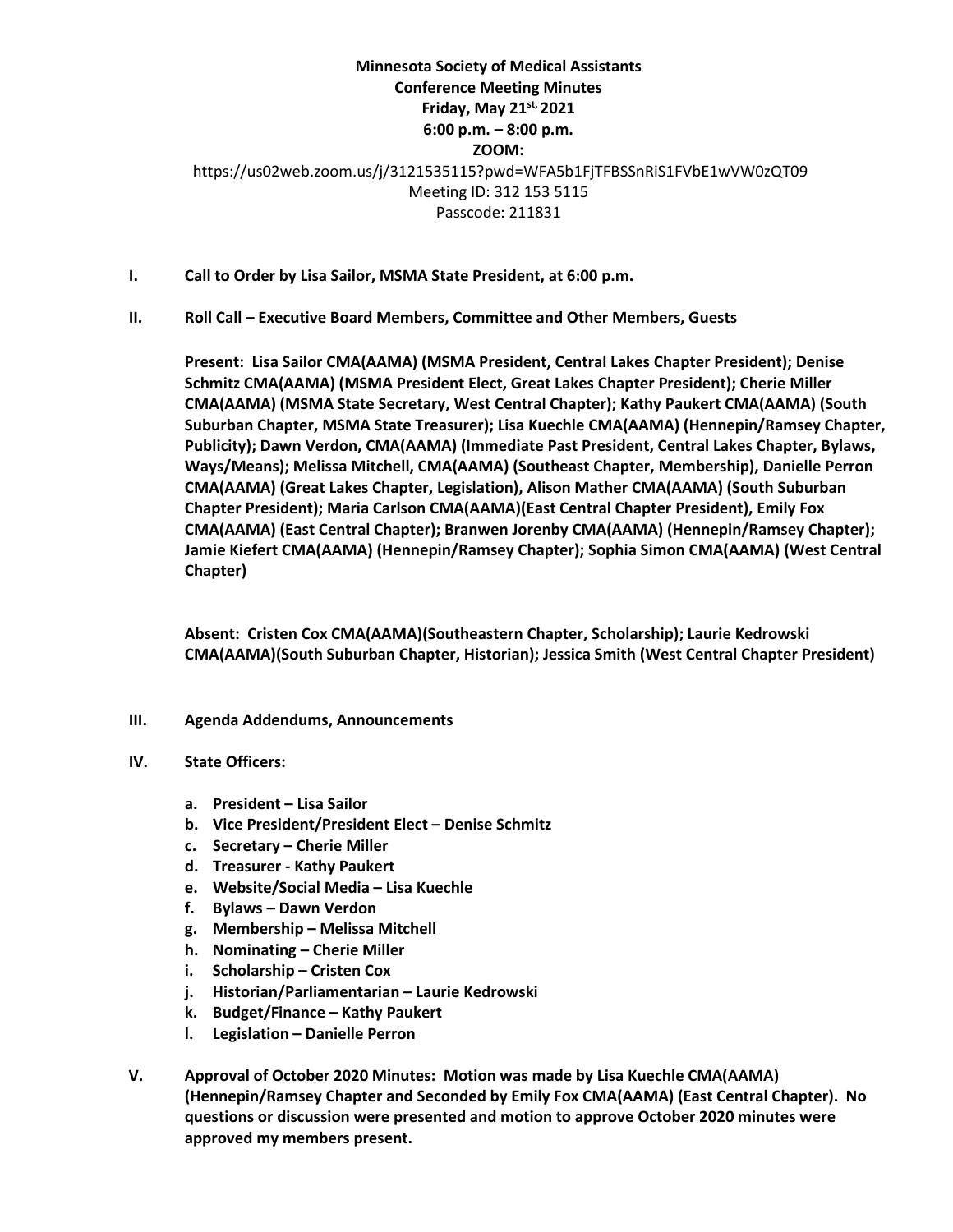- **VI. Secretary's Report – Cherie Miller CMA(AAMA)(MSMA State Secretary, West Central Chapter). October 2020 Minutes were displayed on Zoom Screen for review.**
- **VII. Treasurer's Report – Kathy Paukert CMA(AAMA) (South Suburban Chapter, MSMA State Treasurer). Report reviewed. Ideas are being explored to spend money to strengthen the profession of Medical Assisting.**
	- **a. MSMA ZOOM and PayPal accounts are complete. Zoom expense of \$2700/year.**
- **VIII. Committee Reports –**

**Budget/Finance – Kathy Paukert**

**Bylaws – Dawn Verdon CMA(AAMA) (Immediate Past President, Central Lakes Chapter, Bylaws, Ways/Means)**

**a. Bylaws are now updated and posted on the MSMA website. These were approved in October 2020 and posted on the MSMA website for review and feedback by members.**

**Historian/Parliamentarian – Laurie Kedrowski CMA(AAMA)(South Suburban Chapter, Historian): No report.**

**Legislation – Danielle Perron CMA(AAMA) (Great Lakes Chapter, Legislation). No activity due to COVID restrictions.**

**Membership – Melissa Mitchell CMA(AAMA) (Southeast Chapter, Membership). Due to COVID limited activity. Discussed the importance of reaching out to CAAHEP and ABHES accredited Medical Assistant Programs to promote the importance of student memberships.**

**Nominating – Cherie Miller CMA(AAMA)(MSMA State Secretary, West Central Chapter) and Dawn Verdon CMA(AAMA) (Immediate Past President, Central Lakes Chapter, Bylaws, Ways/Means). Nominations were sought for MSMA State Secretary. One Nomination received for Cherie Miller CMA(AAMA)(MSMA State Secretary, West Central Chapter) resulting in elected to the office of MSMA State Secretary. Delegates that were elected in 2020 due to COVID cancellation of the 2020 National Conference remain the same. Alternates nominations were added due to potential COVID travel restrictions. Alternates include: Melissa Mitchell CMA(AAMA) (Southeast Chapter), Maria Carlson Maria Carlson CMA(AAMA)(East Central Chapter President), Jamie Kiefert CMA(AAMA) (Hennepin/Ramsey Chapter), and Dawn Verdon CMA(AAMA) (Central Lakes Chapter)**

**Website/Social Media – Lisa Kuechle CMA(AAMA) (Hennepin/Ramsey Chapter, Publicity) MSMA Facebook is going well. Members and nonmembers are visiting the page and page is updated regularly.** 

**Scholarship – Cristen Cox CMA(AAMA)(Southeastern Chapter, Scholarship) MSMA Scholarship Committee Report I mailed out 64 letters w/applications to CAAHEP and ABHES accredited programs on January 26, 2021. We received seven (7) applications accepting seven (7) applications. The committee (4 committee members) reviewed the applications with a 50-point checklist approach using the following criteria: Minnesota resident 5 points CAAHEP/ABHES Accredited School 5 points Application complete 5 points**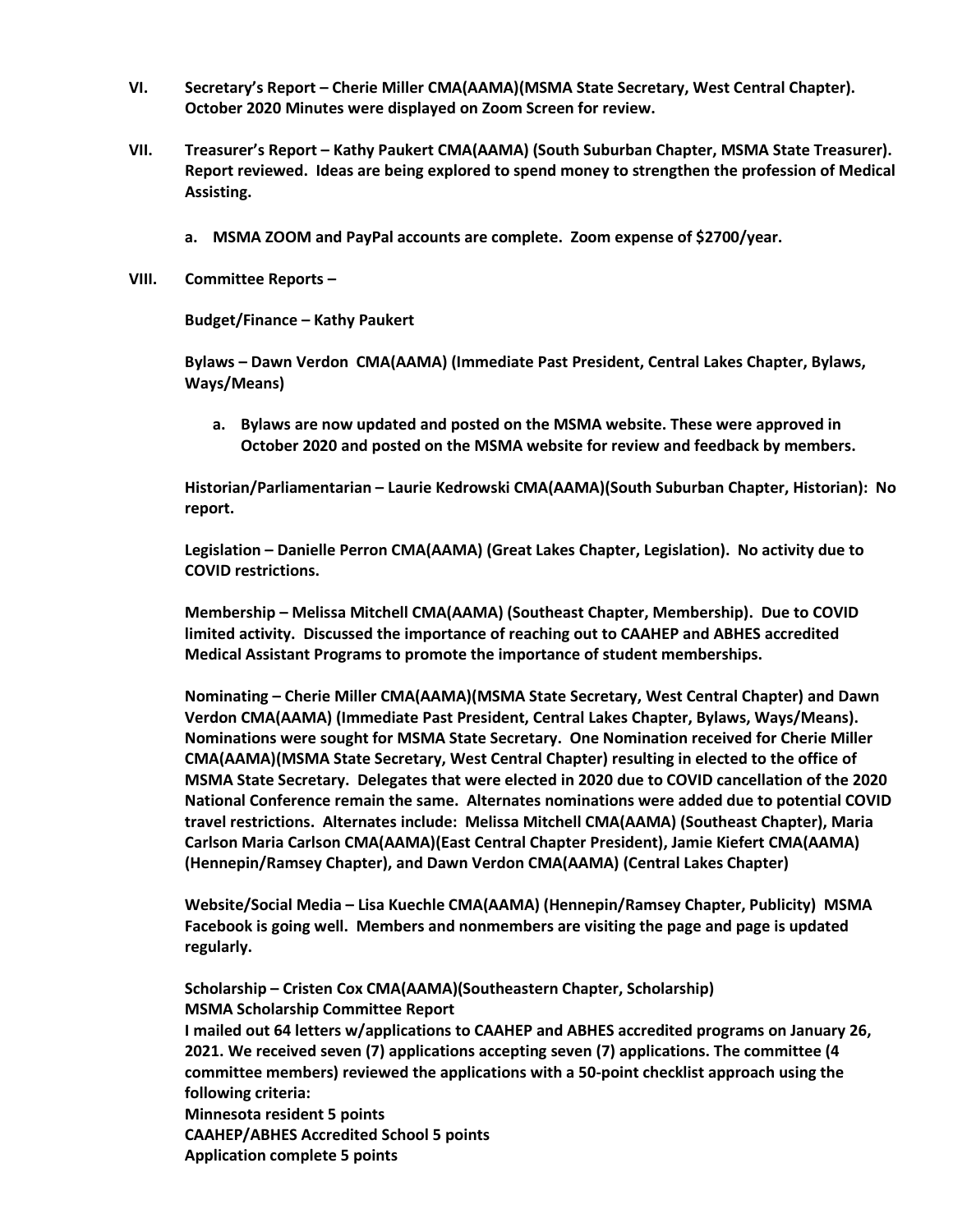**Application met deadline 5 points Essay submitted 5 points Faculty reference submitted 5 points Business reference submitted 5 points Official transcript submitted 5 points Content of material submitted 10 points The winners of the 2021 scholarship awards are: Danielle Peltier-Central Lake College Milena Thao-Century College Jessica Gilbert-Ridgewater College Daniela Islas Dias-Dakota County Technical College Award letters were e-mailed to each scholarship winner. Applicants that were not awarded a scholarship were notified via email of their outcome. I emailed the MSMA State Treasurer with the student information so they can send the awarded checks in the amount of \$1000 to each school to be applied to expenses for the scholarship awardees. Very Respectfully, Cristen Cox, MS CMA (AAMA), AHI (AMT) MSMA Scholarship Committee**

**IX. Chapter Reports –**

**Central Lakes Chapter – Lisa Sailor CMA(AAMA) (MSMA President, Central Lakes Chapter President) No activity to report**

**East Central – Maria Carlson CMA(AAMA)(East Central Chapter President). The East Central Chapter has been active on their Facebook page. They gave a membership through their pages.**

**Great Lakes – Denise Schmitz CMA(AAMA) (MSMA President Elect, Great Lakes Chapter President). No activity reported.**

**Hennepin/Ramsey – Tammy Simon CMA(AAMA) (Hennepin/Ramsey Chapter President) due to family commitments has unfortunately stepped down as Chapter President. This role is now being filled by Lisa Kuechle CMA(AAMA) (Hennepin/Ramsey Chapter, Publicity). The 2022 Spring Conference is in process of planning location and dates TBD.** 

**Southeast – Dawn Schuttemeier CMA(AAMA), (Southeast Chapter President). No activity reported.** 

**South Suburban – Branwen Jorenby CMA(AAMA) (South Suburban Chapter President). No activity reported.** 

**West Central – Jessica Smith CMA(AAMA)(West Central Chapter President). No activity reported.**

- **X. 2020- AAMA National Delegate Report – Cancelled due to COVID-19**
- **XI. Old Business –**
	- **a. 66th National Conference Committee Members update. Members and volunteers are in process of being collected and planning to start.**
- **XII. New Business –**

**a. 2021 AAMA Nationals in Texas update**

**Delegates include: Lisa Sailor CMA(AAMA) (MSMA President); Denise Schmitz CMA(AAMA) (MSMA President Elect); Cherie Miller CMA(AAMA) (West Central Chapter); Kathy Paukert CMA(AAMA)**